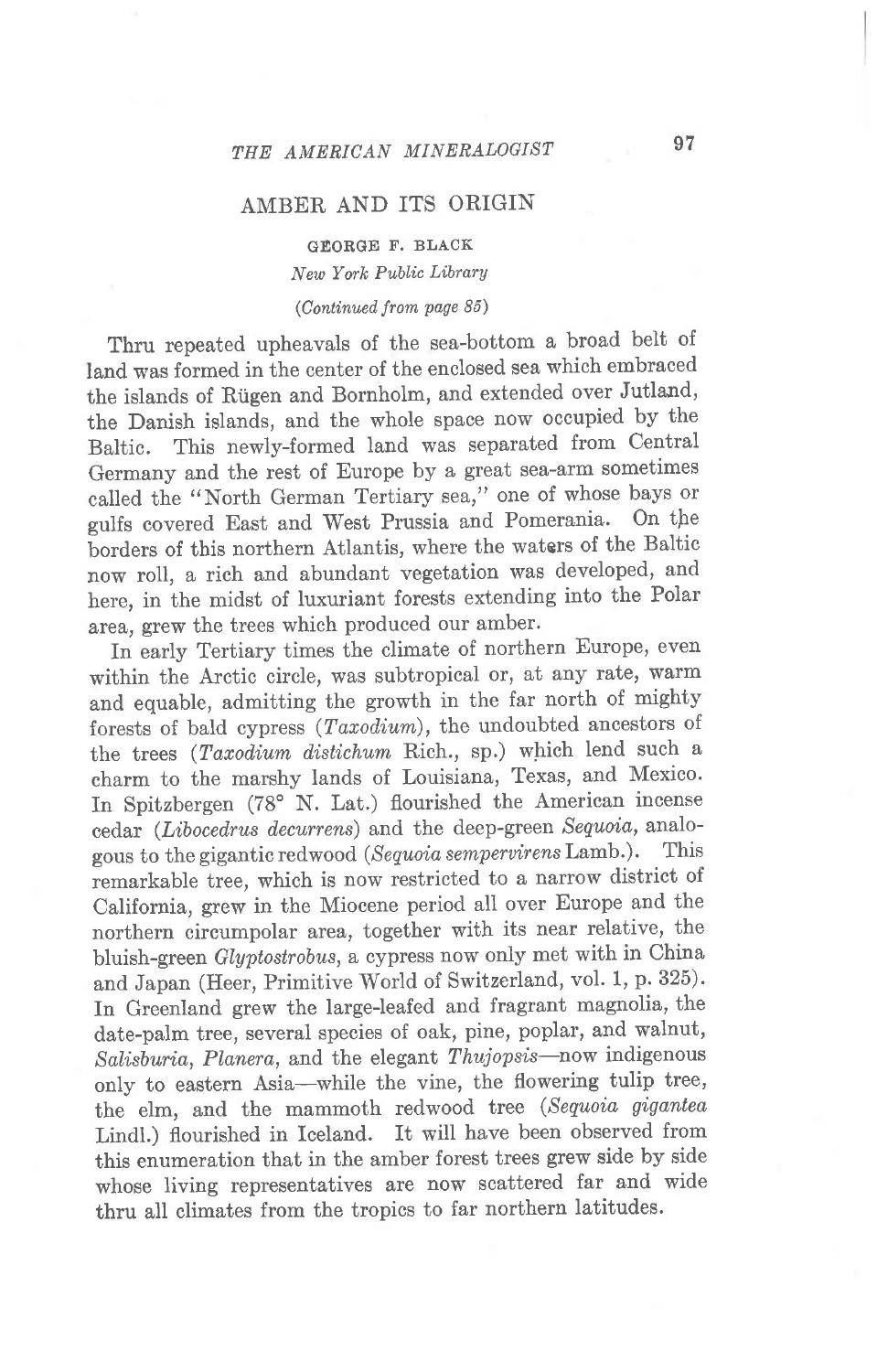The amber forests, in which a wealth of species prevailed, such as never has been known since, consisted largely of conifer-<br>ous trees. Professor Gönnert distinguished thirty species of Professor Göppert distinguished thirty species of pine, to which Menge has added another, the  $Taxoxylum$  electrochyton. This great variety of resiniferous trees leads to the conclusion that amber is the product of not one but several species of extinct conifers; the most common being a "tree of life," closely resembling the American Thuja occidentalis, ten twigs of which, says Menge, occur in amber to one leaf or blossom of any leaf-bearing tree, and five to one of any other needleleaved tree. Of leaf-bearing trees, preserved for us by the amber, may be mentioned several species of oak, willow, beech, a birch, an alder, and a poplar, as well as leaves and blossoms of the camphor tree (Cinnamomum), whose living congeners now grow in China, Japan, Formosa, and Cochin-China.

After leaving behind such opulent traces of former existence the amber forests have vanished—not one remains on the face<br>of the earth. The trees have not only disappeared but beyond The trees have not only disappeared, but beyond the amber itself they have left few substantial indications of their former existence. True it is that in the blue earth of Samland we find along with the amber ligneous remains, but they are mostly fragments and small boughs. These fragments, which bear visible signg, like the amber itself, of having been rolled about by water, are such as lie about in every forest. That they belong to the amber forests is indubitable, for among them may be seen numerous small boughs of the amber-bearing trees, entirely filled with resin. In connection with all geological strata, we find accumulated the remains of the corresponding vegetation, and why do we not find the remains of the amber forests? The few fragments that have been found do not in the remotest degree represent the mass of wood they must have possessed in order to produce the quantities of resin we know to exist in the form of amber. Runge, in 1868, estimated that the forests yielded 100 million hundredweights of resin; a mass that would make a cube of which each side would measure about 160 meters, or roughly 5 million cubic meters of amber (Der Bernstein in Ostpreussen, p. 56). At present no satisfactory reason is forthcoming to explain the entire absence of substantial remains of these immense forests.

Practically every specimen of wood enclosed in amber displays the characteristic properties peculiar to conifers. Un